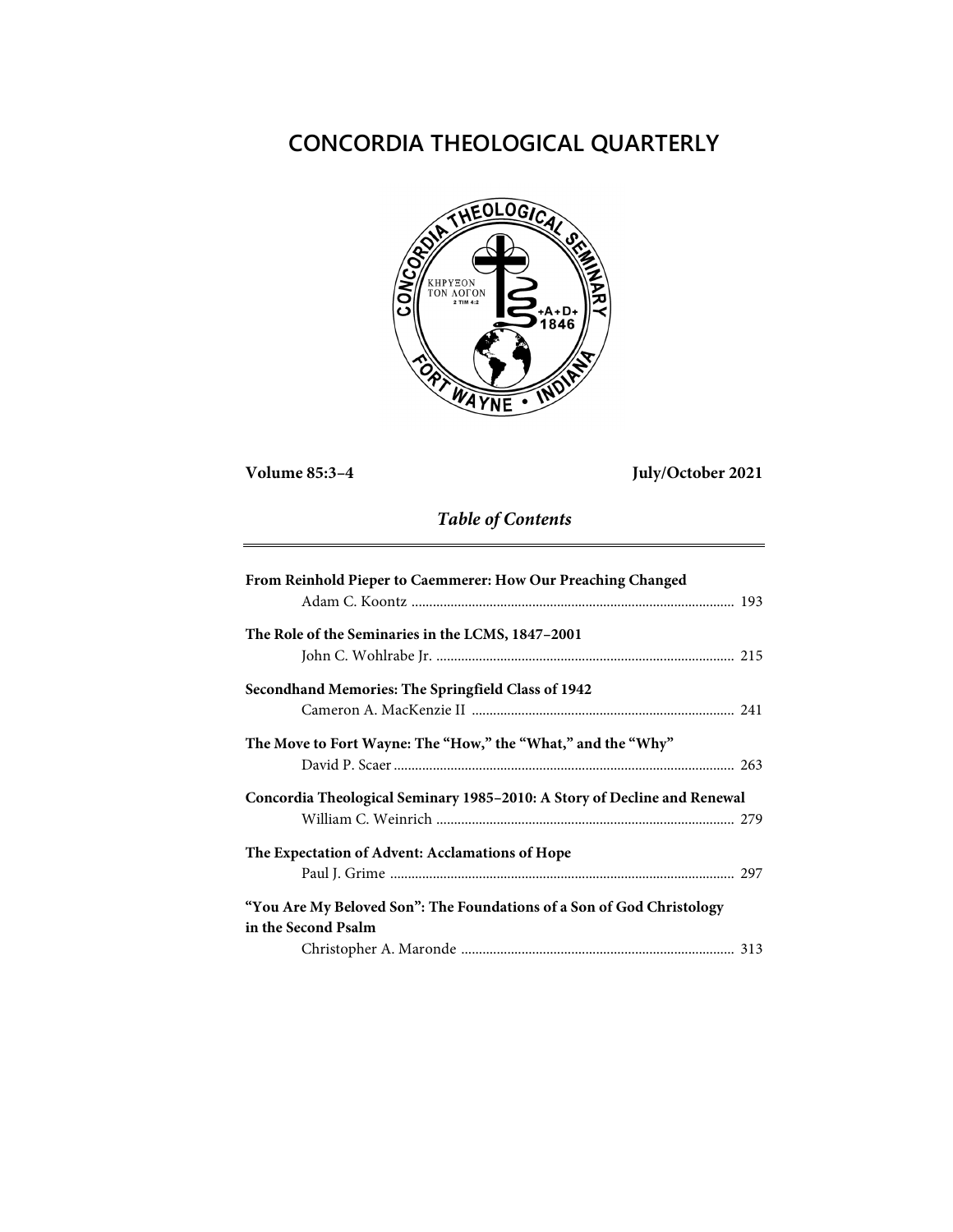| Pastoral Formation at the Seminary: A View from the Parish |  |
|------------------------------------------------------------|--|
| Does God Have Female Characteristics? Not Really           |  |
| Gerd Lüdemann Dies                                         |  |
|                                                            |  |
| Chronological Bibliography of the Works of Robert D. Preus |  |
|                                                            |  |
|                                                            |  |
|                                                            |  |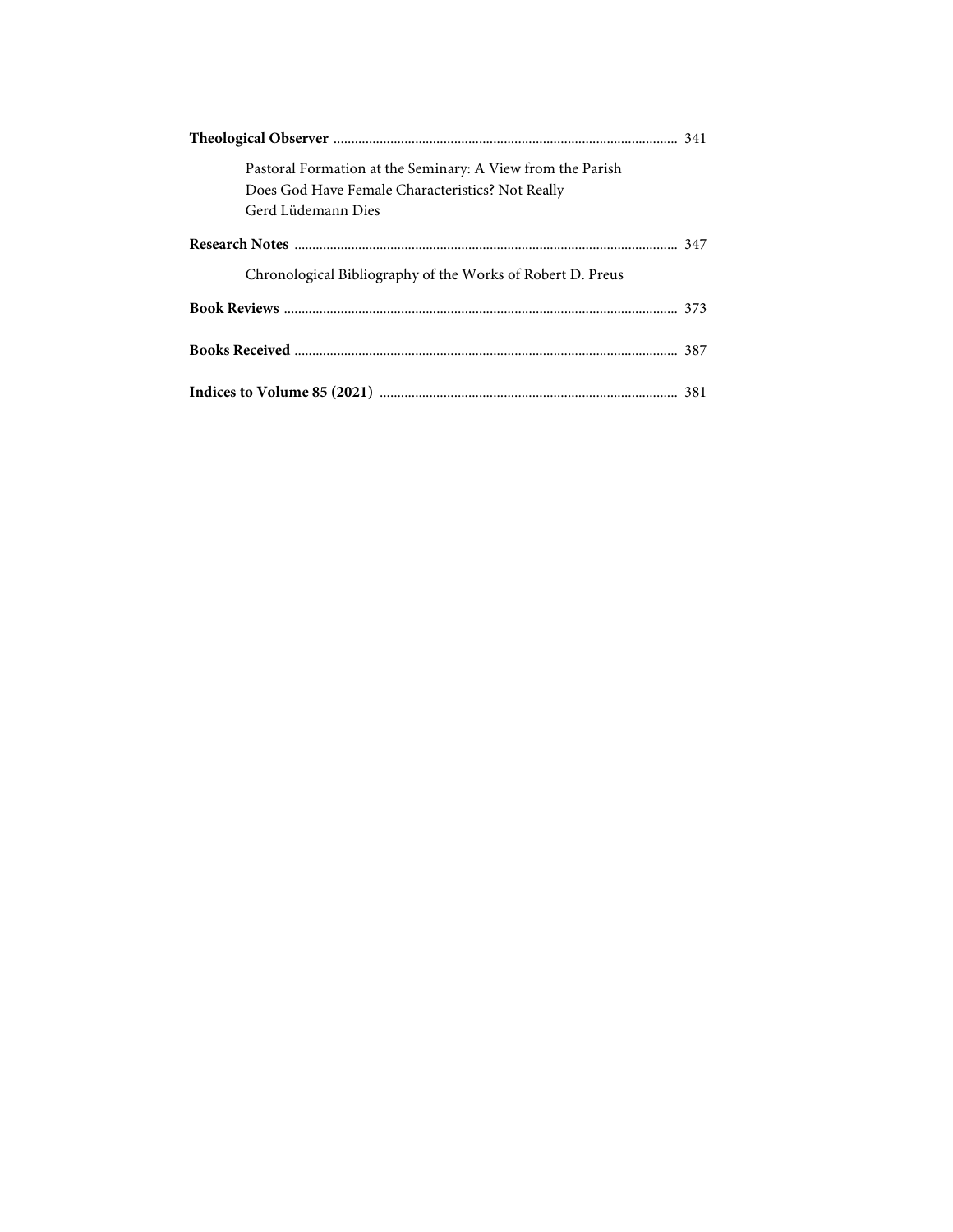## **The Expectation of Advent: Acclamations of Hope Paul J. Grime**

The season of Advent is often referred to as a penitential season. True enough. How else are we to characterize the preaching of John the Baptist, who proclaimed a Baptism of repentance? He minced no words condemming the unrepentance of the religious leaders, warning that the axe was already laid at the root of the tree (Matt 3:10) and calling for lives that displayed the fruits of repentance (Matt 3:8; Luke 3:8–14). Quite appropriately, the Proper Preface for the season speaks of "calling sinners to repentance that they might escape from the wrath to be revealed when He comes again in glory."<sup>[1](#page-2-0)</sup>

That same Proper Preface, however, points in a very different direction when it speaks of John the Baptist as the one who proclaimed Jesus "the promised Messiah, the very Lamb of God who takes away the sin of the world."[2](#page-2-1) The propers for the season quickly move beyond the penitential accents to set before the Church the hopeful expectation that permeates the four Sundays leading up to our celebration of the birth of the Savior.

In this brief study, I will consider two acclamations: "Hosanna," from the Hebrew language, and "Maranatha," from the Aramaic. Both are firmly established in our Advent observance, with the latter in particular giving voice to the expectation that is uniquely characteristic of Adventtide.

#### **I. Hosanna**

The acclamation "hosanna" passes over our lips quite frequently. In the Divine Service, we sing this acclamation as our voices are joined with the seraphim indeed, with the whole company of heaven—declaring that heaven and earth are full of God's glory. Likewise, each year during the Procession of Palms on the Sunday of the Passion, we take up the cries of the people as they greeted Jesus during his entrance into Jerusalem: "Hosanna in the highest" (Matt 21:9).<sup>[3](#page-2-2)</sup>

<sup>1</sup> *Lutheran Service Book: Altar Book* (St. Louis: Concordia Publishing House, 2006), 145.

<sup>2</sup> LSB Altar Book, 145.

<span id="page-2-2"></span><span id="page-2-1"></span><span id="page-2-0"></span><sup>&</sup>lt;sup>3</sup> All Scripture quotations are from the ESV<sup>®</sup> Bible (The Holy Bible, English Standard Version'), copyright © 2001 by Crossway, a publishing ministry of Good News Publishers. Used by permission. All rights reserved.

*Paul J. Grime is Dean of Spiritual Formation and Dean of the Chapel at Concordia Theological Seminary, Fort Wayne, Indiana. He can be contacted at paul.grime@ctsfw.edu.*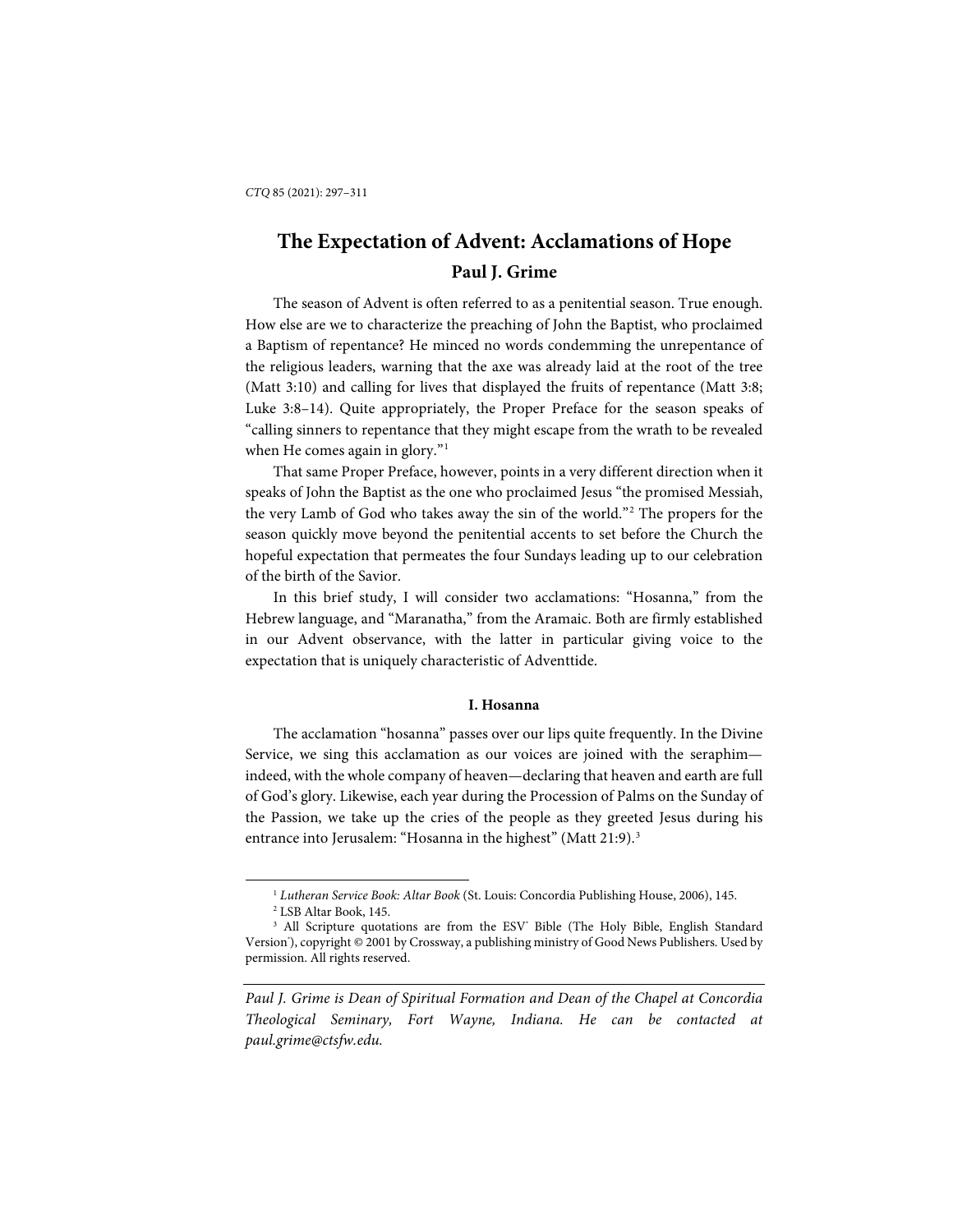The origins of the word *hosanna*, however, have little association with the jubilance we typically associate with the word. Consider, for example, the siege of Samaria by the Syrian king Ben-hadad (2 Kgs 6:24–33). The situation had become so dire in Israel that parents were killing their children for food. In this account, a woman complains to the Israelite king that she and another woman had agreed to kill their sons for food. Having kept her part of the bargain by sacrificing her son, this woman found herself double-crossed, with the other woman now refusing to offer up her own son for the second meal. As the king passed by, the woman who had been wronged cried out, "*Help*, my lord, O king!" (v. 26; emphasis added).

Another more familiar example is found in the prayer that Hezekiah prayed in the face of what appeared to be Judah's imminent destruction at the hand of the Assyrian king Sennacherib. First, we hear Hezekiah's clear confession of the true God: "O LORD, the God of Israel, enthroned above the cherubim, you are the God, you alone, of all the kingdoms of the earth; you have made heaven and earth" (2 Kgs 19:15; cf. Isa 37:16). Then, after describing Sennacherib's taunting of the true God, Hezekiah issues this plea: "So now, O LORD our God, *save us*, please, from his hand, that all the kingdoms of the earth may know that you, O LORD, are God alone" (v. 19; emphasis added; cf. Isa 37:20). The key plea here is "Save us, please"! Finally, consider this passage from Psalm 118: "Save us, we pray, O LORD! O LORD, we pray, give us success!" (Ps 118:25). In all of these examples, the expression that is used is a form of a word that is well known among us: *Hosanna! הוֹשִׁיעַה* נַ*ה.* It is best translated as "Save us!"[4](#page-3-0)

These examples suggest that the Old Testament usage of *hosanna* is primarily one of supplication for deliverance with a clear note of urgency attached to it. Whether the appeal was made by a lowly subject to an earthly ruler<sup>[5](#page-3-1)</sup> or, in the case of Hezekiah, by an earthly ruler to God, the ruler of all creation, the supplicant demonstrated a degree of confidence that genuine assistance was available.

The example of the word *hosanna* from Psalm 118 is of particular significance. The last in the grouping of the Hallel Psalms (113–118)—which were sung at the major Jewish festivals, including Passover—it is this particular text from Psalm 118 that will serve as the source for the use of the word *hosanna* during Jesus' triumphal entry into Jerusalem. Before examining that usage, however, a brief examination of the Hallel Psalms will provide significant context for our understanding.

The central theme of the Passover observance was the annual rehearsal of the mighty acts of God by which he rescued his people from bondage in Egypt. This was

l

<span id="page-3-1"></span><span id="page-3-0"></span><sup>4</sup> A thorough study of the word is found in Donald McIlhagga, "Hosanna: Supplication and Acclamation," *Studia Liturgica* 5, no. 3 (1966): 129–150.

<sup>5</sup> In addition to 2 Kings 6:24–33 (discussed above), another example is found at 2 Samuel 14:4.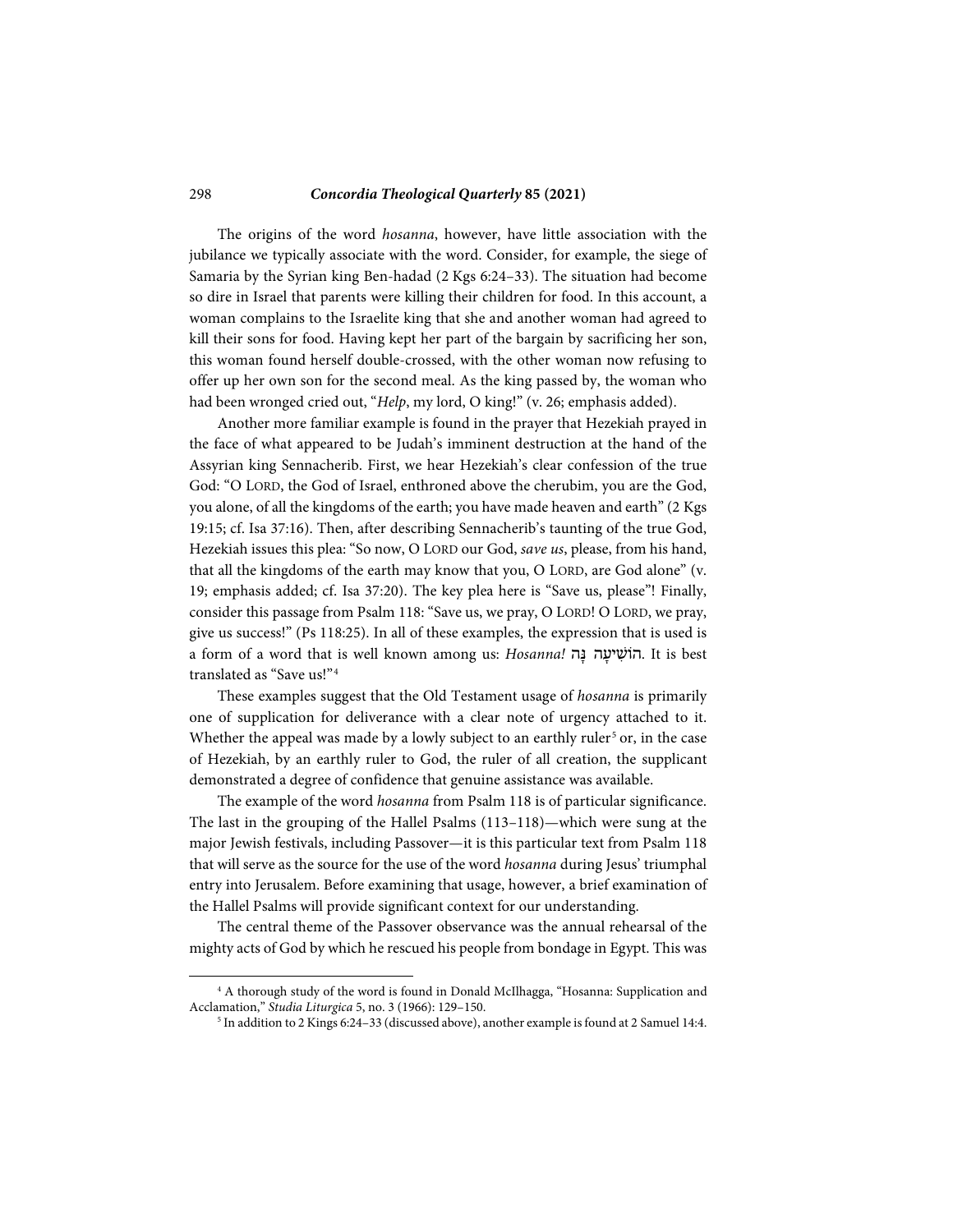#### **Grime: The Expectation of Advent** 299

deliverance by the hand of God *par excellence*. Twice in Exodus 12, God commanded the Israelites to keep this feast as a memorial (vv. 14, 24). Later, he provided the answer they were to give to their children when asked about the meaning of this observance: "You shall say, 'It is the sacrifice of the LORD's Passover, for he passed over the houses of the people of Israel in Egypt, when he struck the Egyptians but spared our houses" (v. 27).

That theme of rescue was central to the celebration of the Passover and permeates the Hallel Psalms. For example, Psalm 113 makes clear that the true God alone sits in the heavens (vv. 4–6). The remainder of the psalm then provides specific examples of what this God can do for his people:

7 He raises the poor from the dust

and lifts the needy from the ash heap,

8 to make them sit with princes,

with the princes of his people.

<sup>9</sup>He gives the barren woman a home,

making her the joyous mother of children.

Praise the LORD!

This is the God with whom nothing is impossible. Similarities are easily seen with the Song of Hannah (1 Sam 2:5, 8) and the Magnificat (Luke 1:52).

Psalm 114, which follows immediately, provides direct context for the celebration of the Passover. Reference is made not only to the waters of the Red Sea fleeing before the Israelites but also the Jordan River as its waters ceased to flow so that the Israelites could cross over to enter the Promised Land (Joshua 3).

It was after the praying of these two psalms that the Israelites ate the Passover meal. When the meal was concluded, they then sang the remainder of the Hallel Psalms.[6](#page-4-0) Psalm 115 provides a stark contrast between the God of Israel and the false gods of the world, which are made of silver and gold but are not living (vv. 2–8). The psalm concludes with a threefold call to trust in God for he alone "is their help and their shield" (vv. 9–11).

This language of confident trust that God will provide rescue for his people continues in Psalm 116:

3 The snares of death encompassed me;

the pangs of Sheol laid hold on me;

I suffered distress and anguish.

<span id="page-4-0"></span><sup>&</sup>lt;sup>6</sup> In all likelihood, the "hymn" that Jesus and the disciples sang before proceeding to the Mount of Olives would have been these four psalms (Matt 26:30; Mark 14:26). Jeffrey Gibbs rightly points out, however, the caution one must employ in assigning later Jewish practice to the first century. See Jeffrey A. Gibbs, *Matthew 21:1*–*28:20* (St. Louis: Concordia Publishing House, 2018), 1416.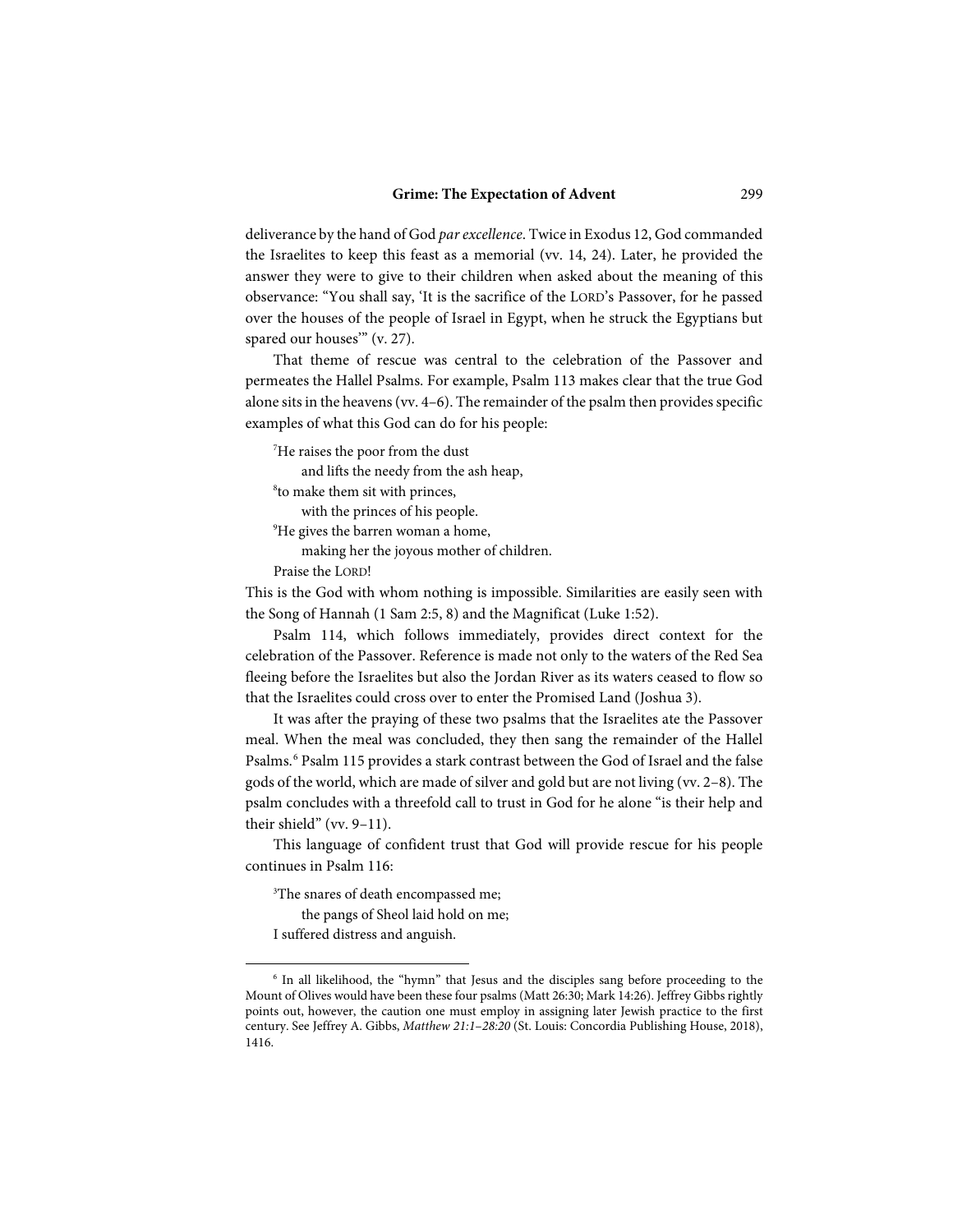4 Then I called on the name of the LORD: "O LORD, I pray, deliver my soul!" . . .

8 For you have delivered my soul from death,

my eyes from tears,

my feet from stumbling.

Psalm 117, the shortest of all the psalms, does not use the language of supplication; rather, it articulates the reason for all our praise of God:

2 For great is his steadfast love toward us,

and the faithfulness of the LORD endures forever.

The last of the Hallel Psalms, Psalm 118, brings this collection of songs to its culmination. The psalm begins with a continuation of the confession of God's faithfulness heard in the previous psalm, with the psalmist proclaiming four times, "his steadfast love endures forever" (vv. 1–4). An extended confession of God's deliverance is then set forth:

5 Out of my distress I called on the LORD; the LORD answered me and set me free. 6 The LORD is on my side; I will not fear. What can man do to me? 7 The LORD is on my side as my helper; I shall look in triumph on those who hate me.

Not in princes but in the Lord do God's people take refuge (vv. 8-9). When surrounded by enemies on every side, the psalmist declares no less than three times, "In the name of the LORD I cut them off" (vv. 10–12). The confession of God's defense of his people proclaims:

<sup>13</sup>I was pushed hard, so that I was falling, but the LORD helped me.

Two times the psalmist declares, "The right hand of the LORD does valiantly" (vv. 15–16), culminating in this exquisite confession, a favorite of Luther's,<sup>[7](#page-5-0)</sup>

<sup>17</sup>I shall not die, but I shall live,

l

and recount the deeds of the LORD.

Though the psalmist acknowledges that the struggles of life may be a result of the Lord's discipline, he lives in the confidence that God will not give him over to death (v. 18). Rather, he can rejoice in the truth that the Lord is his salvation (vv. 14, 21).

<span id="page-5-0"></span><sup>7</sup> Martin Luther, "I Shall Not Die, But Live" (1545): 53, 337 in *Luther's Works, American Edition*, vols. 1–30, ed. Jaroslav Pelikan (St. Louis: Concordia, 1955–76); vols. 31–55, ed. Helmut Lehmann (Philadelphia/Minneapolis: Muhlenberg/Fortress, 1957–86); vols. 56–82, ed. Christopher Boyd Brown and Benjamin T.G. Mayes (St. Louis: Concordia, 2009–).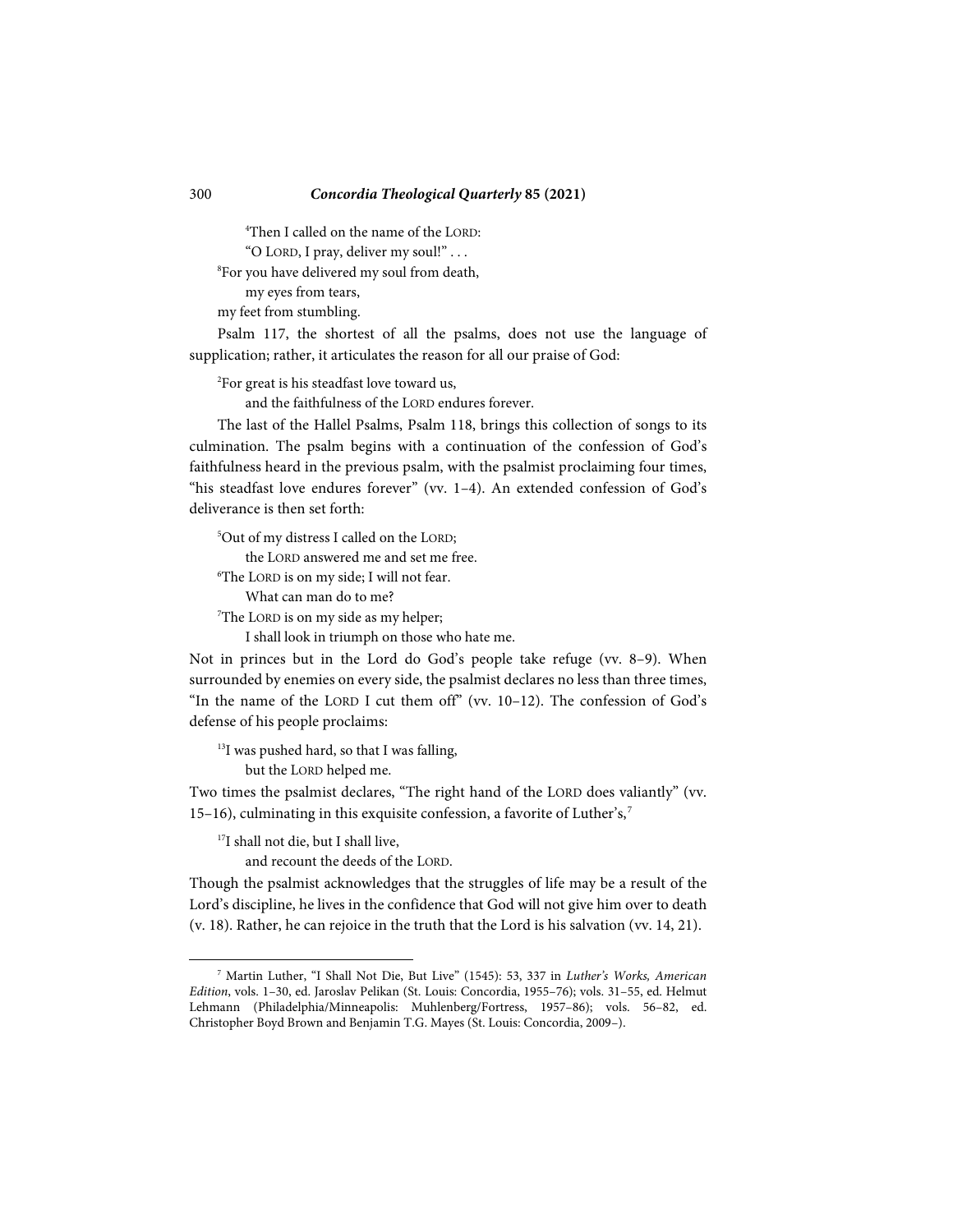#### **Grime: The Expectation of Advent** 301

The psalmist continues with the readily familiar passage regarding the "stone that the builders rejected" that Jesus would apply to himself in predicting his own death (vv. 22–23; cf. Matt 21:42). And then there is the glorious acclamation,

<sup>24</sup>This is the day that the LORD has made;

let us rejoice and be glad in it.

that already in the early church was identified with the day of salvation, that is, Easter, and its weekly celebration on the Lord's Day—Sunday.[8](#page-6-0)

Finally, we come to the reason for this examination of the Hallel Psalms:

 $25$ Save us, we pray, O LORD!

O LORD, we pray, give us success!

<sup>26</sup>Blessed is he who comes in the name of the LORD!

We bless you from the house of the LORD.

The phrase "save us" is none other than a translation of our word of supplication *hosanna*, ה ָנּ ה ָיע ִהוֹשׁ—that we noted in other places in the Old Testament. One last time the psalmist pleads with God to do as he has promised and come to the aid of his faithful servants: "O LORD, we pray: help us!" In the context of the entire psalm, as well as the five preceding psalms, this supplication to God acknowledges that our rescue from calamity and death is found in no one else. The first and last verses of the psalm reframe our assessment of life in this world. Confident that God can and will come to our aid, our petition is one of joy:

<sup>1,29</sup>Oh give thanks to the LORD, for he is good;

for his steadfast love endures forever!

-

It is important to note that the Septuagint consistently uses the word  $\sigma\omega\zeta\omega$  to translate הוֹשִׁיעַה בָּה. The common translation, which is found in most English Bibles, is the obvious choice: "to save." Of some interest is the fact that the name *Jesus* comes from the same root word in Hebrew: ישע. Its first appearance in the New Testament provides us with an unmistakable connection between the Old Testament plea for help—for salvation—and the name the angel told Joseph in the dream to give to the child who would be born of Mary: "She will bear a son, and you shall call his name Jesus, for he will save his people from their sins" (Matt 1:21). Thus, when the crowds would later greet Jesus during his triumphal entry into Jerusalem with shouts of hosanna—"save us"—they were only making plain what the name *Jesus* already proclaimed: that this was the one who could accomplish the salvation of God's people. He alone could rescue and save them.

When the Gospel writers penned their accounts of Jesus' triumphal entry, it is somewhat surprising to discover that they did not follow the Septuagint by using the

<span id="page-6-0"></span><sup>8</sup> John Mason Neale and Richard Frederick Littledale, *A Commentary on the Psalms: From Primitive and Medieval Writers*, 4 vols. (London: Joseph Masters and Co., 1887), 3:527–528.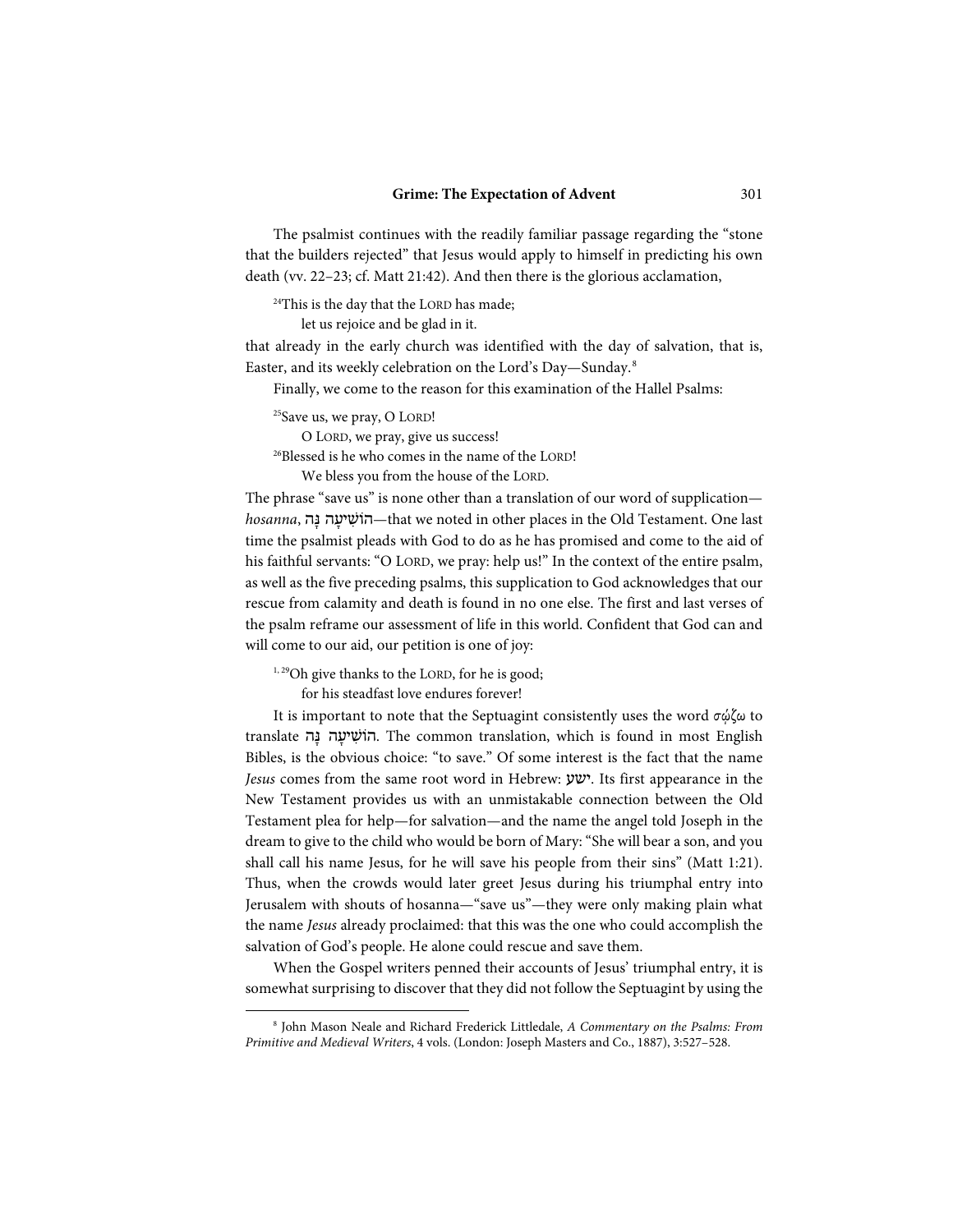word σώζω to translate the Hebrew; rather, they simply transliterated the word in each of its six occurrences, using Greek letters to arrive at ώσαννά.<sup>[9](#page-7-0)</sup> Because this bears no resemblance to the name of Jesus—Ἰησοῦς—it is not clear whether the meaning of the word *hosanna*, and particularly its association with the name *Jesus*, would have been apparent to later generations.

While it is impossible to say with certainty why the Gospel writers chose to transliterate the Hebrew for *hosanna* into Greek, it is likely by that time that the actual meaning of the word had become secondary to its function as a general acclamation of praise.<sup>[10](#page-7-1)</sup> The reality is that this acclamatory function was already evident in the Old Testament. The prophet Jeremiah, for example, calls on God to save in a manner very different than the woman who appealed to the king in 2 Kings 6:

Sing aloud with gladness for Jacob,

and raise shouts for the chief of the nations;

proclaim, give praise, and say,

"O LORD, save [הוֹשֵׁע] your people, the remnant of Israel."

(Jer 31:7)

l

There is still an appeal for God to come to the aid of his people, but the gist is more that of an appeal for the king to do his kingly duty. One could liken it, for example, to the acclamation "God save the queen!" As much as a cry for help, it portrays a sense of joyful anticipation as the king makes his entrance.<sup>[11](#page-7-2)</sup> Such would have likely been the case as Jesus made his triumphal entry into Jerusalem to shouts of "Hosanna in the highest!"

The question remains regarding how later generations would have understood the transliterated word ὡσαννά. Its full meaning may not have been readily apparent, just as may have been the case with the transliteration of the Hebrew words *alleluia* and *amen* in other places in the New Testament. Context, of course, would have been of some help. The four occurrences of *alleluia* in Revelation 19, for example, can hardly be understood as anything other than a cry of exuberance. In all likelihood, the church's catechesis would have played a role. Consider, for example,

<span id="page-7-0"></span><sup>9</sup> This is no different than the use of the word *alleluia* in Revelation 19. Here also, the Greek letters simply produce the sound of the Hebrew words that mean "praise the Lord."

<span id="page-7-1"></span><sup>&</sup>lt;sup>10</sup> *New International Dictionary of New Testament Theology and Exegesis*, s.v. ὡσαννὰ, revision ed., Moisés Silva, 5 vols. (Grand Rapids, Mich.: Zondervan, 2014), 4:745–746.

<span id="page-7-2"></span><sup>&</sup>lt;sup>11</sup> The New International Dictionary of the New Testament, ed. Colin Brown, 3 vols. (Grand Rapids: Zondervan Publishing House, 1975), 1:99–100.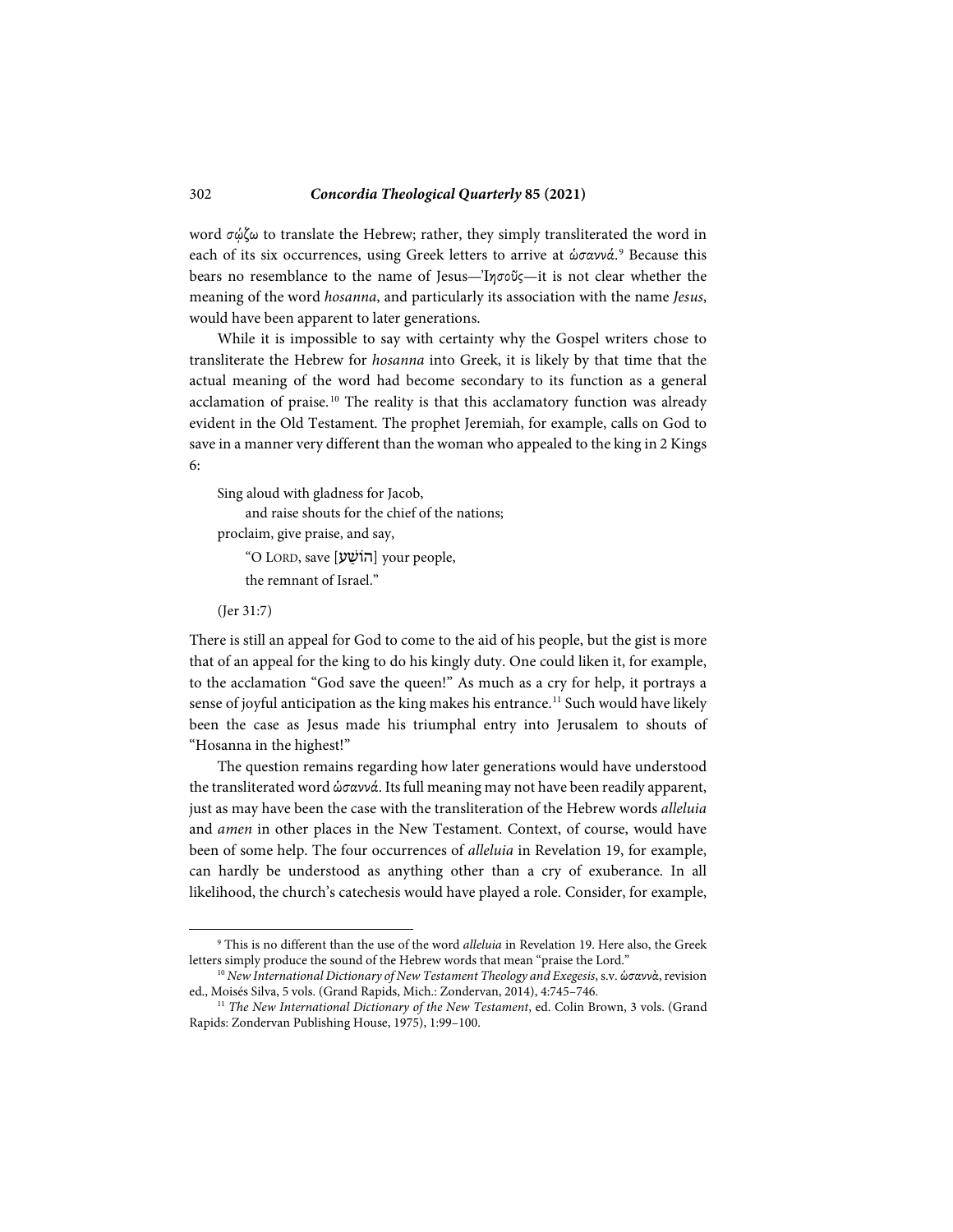the explanation Justin Martyr quite casually gives in his *First Apology* regarding the meaning of the word *amen*: "When the presider has concluded these prayers and the thanksgiving, all present express their consent by saying 'Amen.' In Hebrew this word means 'so be it.'"[12](#page-8-0) One can imagine similar catechesis regarding the word *hosanna*. [13](#page-8-1)

Whether the word was fully understood or not, it clearly became associated early in the church's practice with the celebration of the Lord's Supper. The acclamation of *hosanna* appears, for example, already in the *Didache*, that manual of church practice that dates perhaps to the final years of the first century. Here the word occurs in the context of the eucharistic celebration, bearing in particular an eschatological focus: "May grace come, and may this world pass away. Hosanna to the God of David."[14](#page-8-2) Though not tied to the "holy, holy, holy" of Isaiah 6 at this point, that pairing was only a few centuries from becoming the common practice in nearly the entire church, even to the present day. The Lutheran reformers retained the hosanna for the same reason we do, for there is no better way to confess the truth that our God is not some king in a distant land or a higher being locked away in heaven; rather, he comes to us here and now, giving his very body and blood that was shed for our salvation.

There is no better time to emphasize the meaning of the *hosanna* than during the season of Advent. On account of the traditional reading of Jesus' triumphal entry into Jerusalem on the First Sunday in Advent, it should not be surprising to find hosannas on our tongues, and no more so than in the Advent hymns. Two examples in particular demonstrate the varying meanings of the word already apparent in the Old Testament. In the hymn "O Bride of Christ, Rejoice," the word functions in the refrain more as an acclamation:

Hosanna, praise, and glory!

-

Our King, we bow before Thee. (*LSB* 335)

In the hymn "Lift Up Your Heads, You Everlasting Doors," however, we find a clear example of the supplication that corresponds to the literal meaning of the word:

Hosanna, Lord! Messiah, come and save From sin and grave. (*LSB* 339:2)

<span id="page-8-0"></span><sup>12</sup> Justin Martyr, *First Apology* 65 in Lawrence J. Johnson, *Worship in the Early Church: An Anthology of Historical Sources*, 4 vols. (Collegeville, Minn.: Liturgical Press, 2009), 1:68.

<span id="page-8-2"></span><span id="page-8-1"></span><sup>13</sup> A similar form of catechesis is found in *Lutheran Service Book*, where all three transliterated words are defined, in addition to footnotes explaining the meaning of *hosanna* where it occurs in the *Sanctus*. See *Lutheran Service Book* (St. Louis: Concordia Publishing House, 2006), xxiv, 161, 178, 195, 208 [hereafter, *LSB*]. Note that another transliteration, *Sabaoth*, is defined in the two places where it occurs; see 195 and 208.

<sup>14</sup> *Didache* 10.6 in Johnson, *Worship in the Early Church*, 1:38.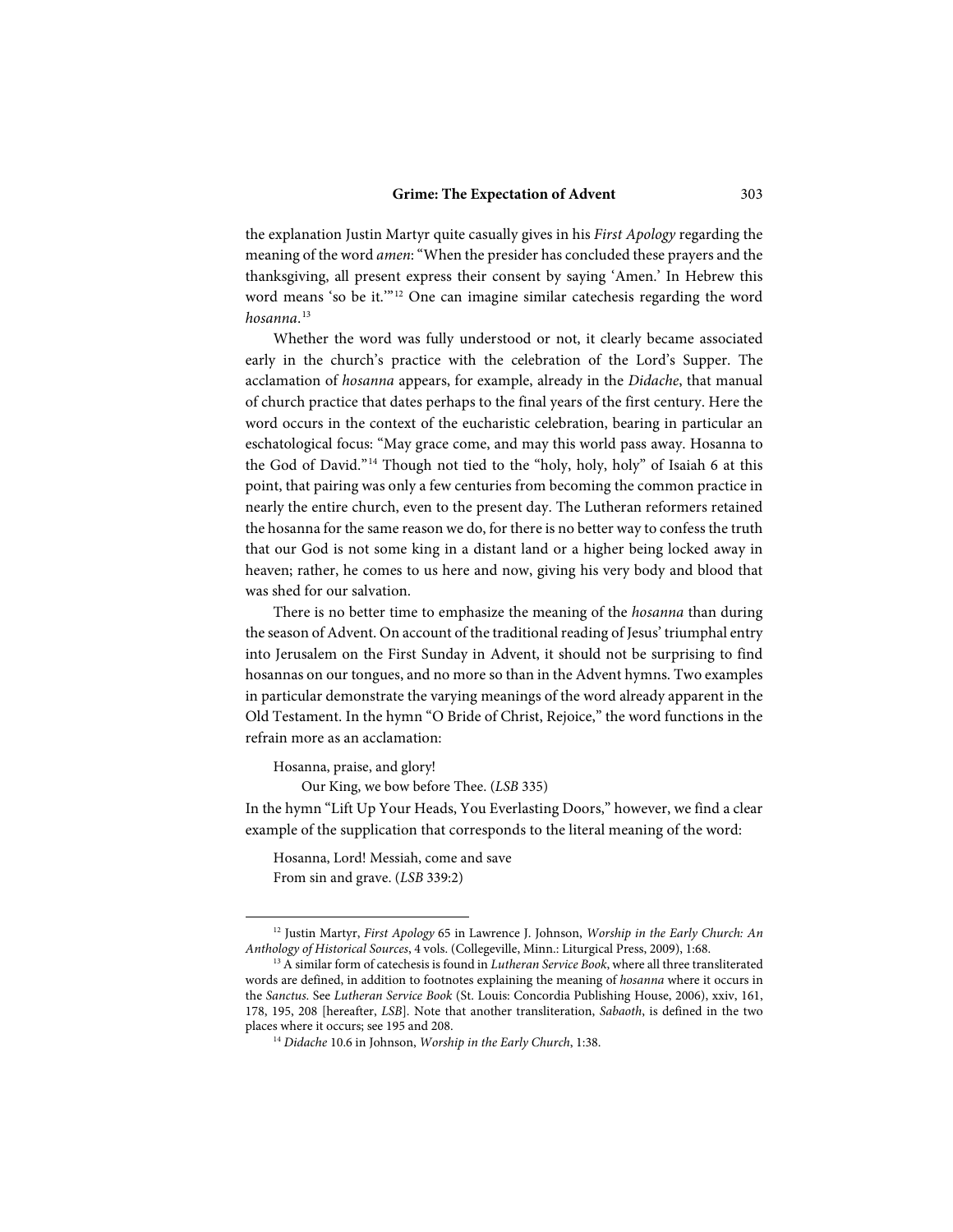This season, more than any other, invites us to appropriate both uses of the word, as the church not only continues to issue her call for God to save his people but also acclaims her coming king, who graciously brings life for all.

#### **II. Maranatha**

There is another ancient word that gives voice to the deep longing of the faithful and is especially fitting during Adventtide. Unlike the word *hosanna*, this is not so much a plea for immediate help and deliverance as it is an appeal for the Lord to keep his promise and make his final return. I speak here of the word *maranatha*— "our Lord, come." The word occurs once in the New Testament, at the end of 1 Corinthians (16:22) where the transliterated form of the Aramaic appears. However, a Greek translation of the word also appears at the very end of the Revelation to St. John (22:20). The significance of this expression cannot be emphasized enough and deserves, I would suggest, more attention than it has typically received.

Studies of the occurrence of the word *maranatha* in 1 Corinthians 16 point out the ambiguity of the Aramaic word, raising the question of how it should be interpreted.[15](#page-9-0) Actually consisting of two words, *maranatha* can be divided in two different ways. The preponderance of evidence lies with the division *marana tha*, which is literally translated: "our Lord, come!" This imperatival form corresponds to its occurrence at the end of Revelation, "Come, Lord Jesus!" [ἔρχου κύριε Ἰησοῦ] (22:20). There is, however, also the possibility that the Aramaic could be divided as *maran atha*, which would change the imperative to an indicative: "the Lord has come," thus functioning not as a plea but as a confession of faith. The difference between these two forms is not that great in that the church's constant plea for the Lord to come would be an empty appeal were it not the case that he has already come. Because the Lord has come, we are thus able to pray, "Come, Lord Jesus."

The appearance of the phrase in Revelation 22, here in Greek translation, leaves little doubt of a strongly eschatological focus. Already in verse 17, we hear the cry: "The Spirit and the Bride say, 'Come.'" Even more pointed are the words of Jesus that immediately precede the maranatha: "Surely I am coming soon" (v. 20). Some scholars have suggested that these final verses of Revelation are actually a liturgical dialogue. Thus, the words of Jesus, "Surely I am coming soon," might have been spoken by the pastor, with the congregation replying, "Come, Lord Jesus!"<sup>[16](#page-9-1)</sup> While

<span id="page-9-0"></span><sup>15</sup> See Gregory J. Lockwood, *1 Corinthians* (St. Louis: Concordia Publishing House, 2000), 626–627, 632–633; Louis A. Brighton, *Revelation* (St. Louis: Concordia Publishing House, 1999), 657–658; and Johnson, *Worship in the Early Church*, 1:38 n. c.

<span id="page-9-1"></span><sup>16</sup> See David E. Aune, *Revelation 17–22*, World Biblical Commentary 52C (Nashville: Thomas Nelson Publishers, 1998), 1206–1208, where Aune summarizes various proposals.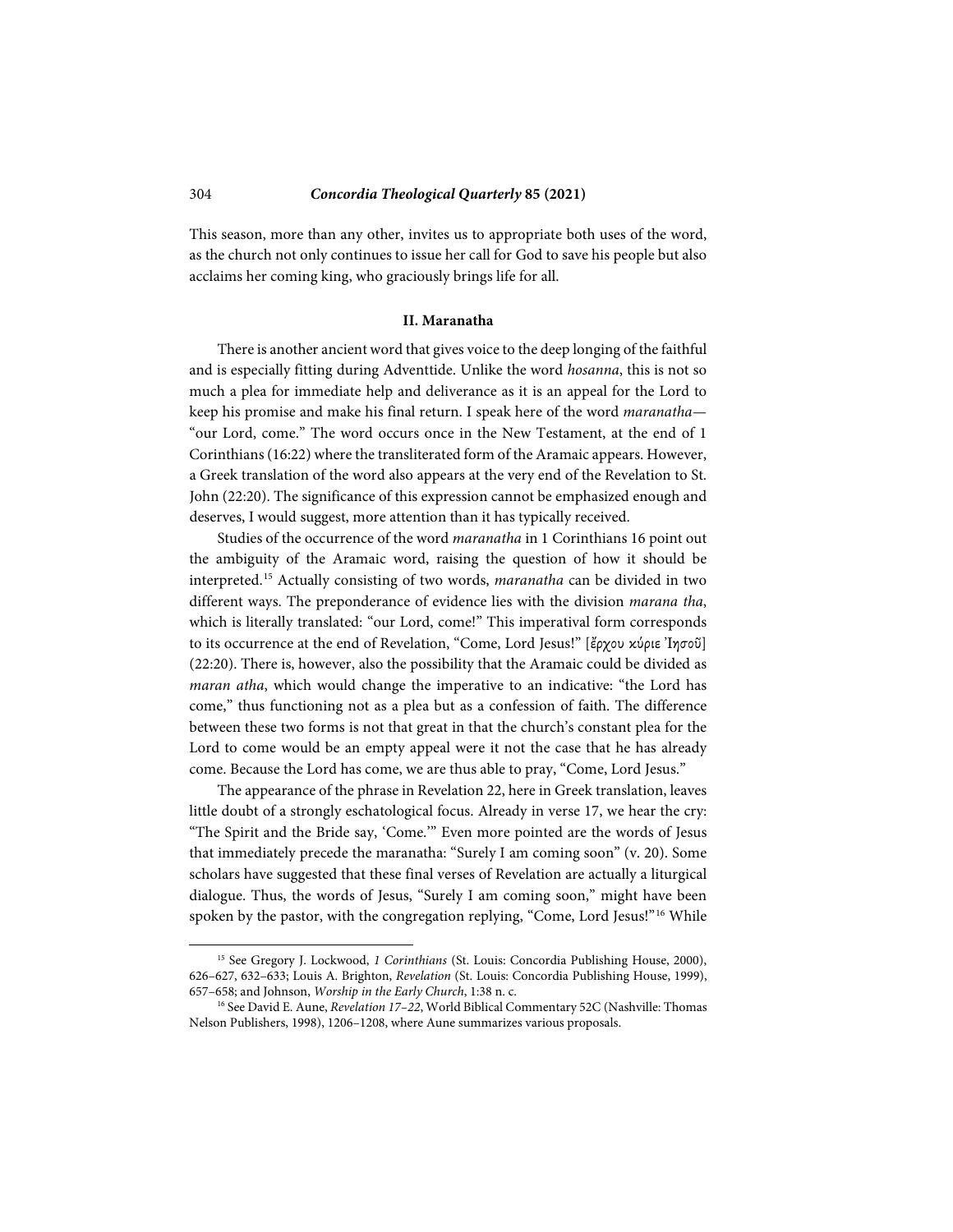such proposals cannot be proven, they do raise an interesting prospect concerning the relationship of the *maranatha* to the celebration of the Lord's Supper, a topic addressed below.

It is beneficial, first of all, to return to the use of the *maranatha* at the end of 1 Corinthians. Given the unambiguous understanding of the term in Revelation—the plea for Jesus to come—it makes sense to go with the same interpretation in this context: "our Lord, come!" That is in fact how nearly all English Bibles translate the word. This interpretation in turn corroborates a similar emphasis throughout 1 Corinthians. For example, Paul's thanksgiving at the very beginning of the letter speaks of waiting "for the revealing of our Lord Jesus Christ" (1:7). Similarly, near the end Paul urges the Corinthians: "Be watchful, stand firm in the faith" (16:13). Most significant of all is Paul's reference in his account of the Lord's Supper that those who partake of the Lord's body and blood are proclaiming the Lord's death "until he comes" (11:26).

This reference to the Lord's coming in the context of the Eucharist leads to another, and rather significant, occurrence of the *maranatha* that appears in the *Didache*, just two lines after the *hosanna* that was mentioned earlier.<sup>[17](#page-10-0)</sup> The general opinion in earlier scholarship was that this occurrence in the *Didache* argued rather strongly for the *maranatha* as a eucharistic liturgical formula, especially given its appearance in Aramaic, which suggested a very ancient formula.<sup>[18](#page-10-1)</sup> Other scholars, however, have disputed this theory, suggesting that the *maranatha* is tied to the anathema in 1 Corinthians 16 and not the Eucharist.<sup>[19](#page-10-2)</sup>

When comparing all three occurrences of the word, two in Aramaic and one in Greek, an interesting parallel is revealed:

#### **1 Corinthians 16**

<span id="page-10-0"></span><sup>17</sup> *Didache* 10.6, Johnson, *Worship in the Early Church*, 1:38; the quotation appears in the chart nearby. For a survey of the interpretative difficulty surrounding chapters 9 and 10 of the *Didache*, see Paul F. Bradshaw, "Yet Another Explanation of Didache 9–10," *Studia Liturgica* 36, no. 1 (2006): 124–128.

<span id="page-10-1"></span><sup>18</sup> See the discussion in C. K. Barrett, *A Commentary on the First Epistle to the Corinthians* (Peabody, Mass.: Hendrickson Publishers, 1968; reprint New York: Harper and Row, 1987), 398; also *The New International Dictionary of the New Testament*, 2:896; and Hans Lietzmann, *Mass and Lord's Supper: A Study in the History of the Liturgy*, trans. Dorothea H. G. Reeve (Leiden: E. J. Brill, 1979), 193–194.

<span id="page-10-2"></span><sup>&</sup>lt;sup>19</sup> This perspective was first introduced by C. F. D. Moule, "A Reconsideration of the Context of *Maranatha*," *New Testament Studies* 6, no. 4 (1960): 307–310. Colin Brown restates this view by adding his own section to the original entry on the term *maranatha* in the *Theologisches Begriffslexikon zum Neuen Testament*. See *The New International Dictionary of the New Testament*, 2:896–898.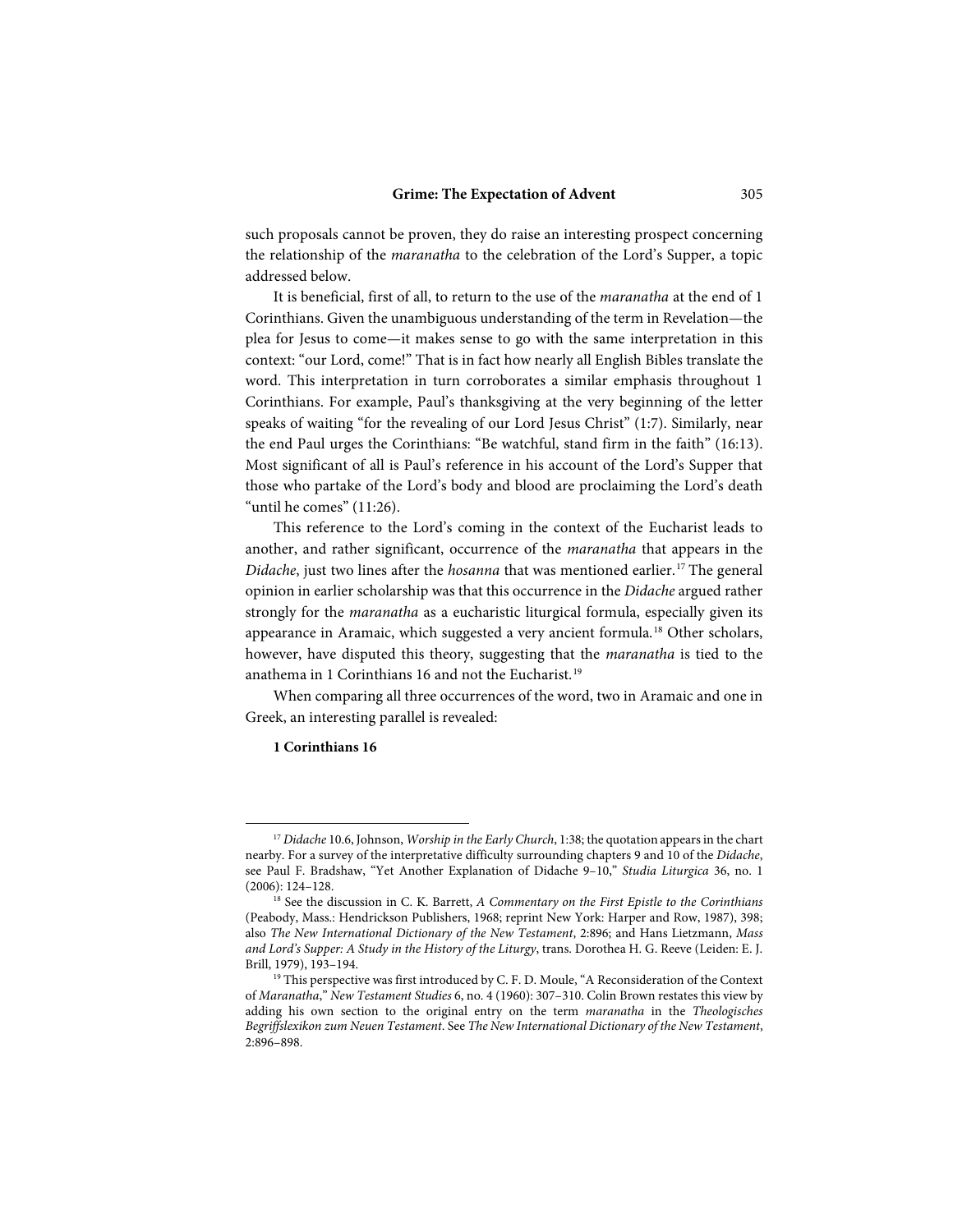<sup>22</sup>If anyone has no love for the Lord, let him be accursed. **Our Lord, come! [Maranatha!]**

### **Revelation 22**

<sup>18</sup>**I warn everyone who hears the words of the prophecy of this book:** *if anyone adds to them, God will add to him the plagues described in this book,* <sup>19</sup>*and if anyone takes away from the words of the book of this prophecy, God will take away his share in the tree of life and in the holy city, which are described in this book.* <sup>20</sup>*He who testifies to these things says, "Surely I am coming soon." Amen.*  **Come, Lord Jesus!**

#### *Didache* **10.6**

**May grace come, and may this world pass away. Hosanna to the God of David. If anyone is holy, let him come;** *if anyone is not, let him do penance.*  **Maranatha.**

What this comparison reveals is that in all three occurrences of the *maranatha* (words appearing in boldface) some form of an anathema (words appearing in italics) also occurs. Far from ruling out any eucharistic connection, one can see a natural connection, as C. K. Barrett explains:

The prayer of thanksgiving in the *Didache* . . . seeks the coming of the Lord that he may gather together the church, and bring it into the kingdom; this gathering together will naturally involve the exclusion of those who do not belong to God's people. So here: the Lord's coming, for which the elect long as their salvation, would confirm the ban on those who do not *love the Lord.*[20](#page-11-0)

Thus, the gathering of the faithful at the altar to receive the Lord as he comes to us now gives a foretaste of the final messianic banquet in more ways than one. The plea for the Lord to come must always be in the context of the judgment that exists between those who love the Lord and those who do not. That judgment, which will be plain to all at the last day, is in a sense enacted even now when the church judges either the conduct or the confession of the individual. That judgment finds its expression most acutely at the altar rail, where, with a heavy heart, we admit only those who can truthfully pray, "Come, Lord Jesus!" in all its fullness.

The eucharistic use of the *maranatha*, however, requires further attention. Hermann Sasse, more than anyone else in our Lutheran circles, has championed the significance of this acclamation in providing a rich understanding of the Lord's

<span id="page-11-0"></span>l

<sup>20</sup> Barrett, *A Commentary on the First Epistle to the Corinthians*, 398.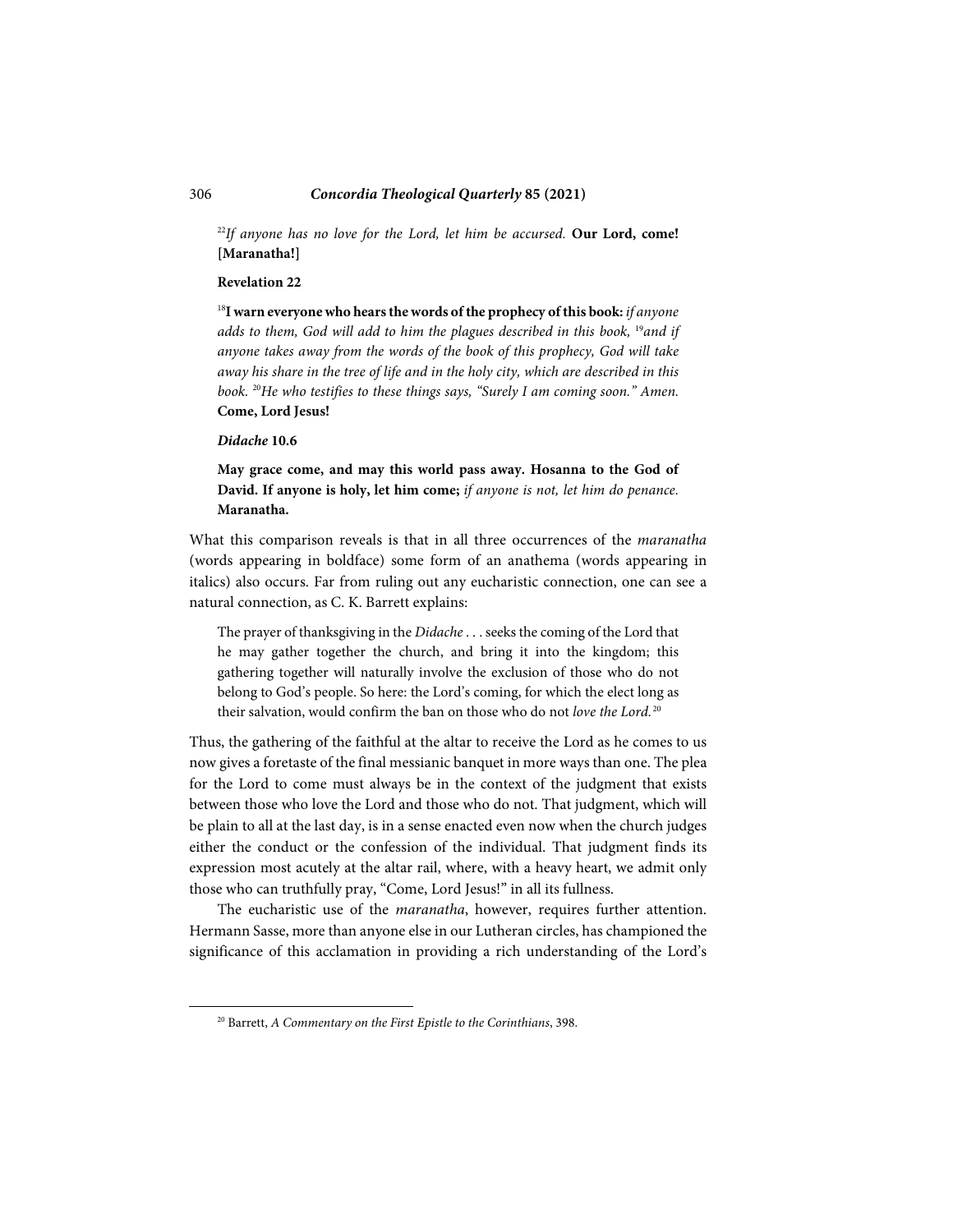Supper.[21](#page-12-0) In his celebrated book on the Lord's Supper, *This Is My Body*, he writes at length:

The petition 'Come, Lord Jesus!' is already fulfilled in his Real Presence in the Sacrament. This coming of the Lord in the Real Presence makes the Lord's Day a day of unspeakable joy, a day of praise and thanksgiving. It makes the Eucharist not only an anticipation of the blessed future, but also a participation in the eternal worship in heaven. . . .

It is this Sacrament that made it possible for the church to survive what in the eyes of the world must have been the greatest disappointment, the delay of his *parousia*. This Sacrament has accompanied the Church throughout the centuries, and will accompany her to the end of the world, even to the Last Day when he will come again in glory to judge the living and the dead.<sup>[22](#page-12-1)</sup>

Elsewhere, Sasse addresses the question of how the ancient church, not to mention the church in every age, was able to face the disappointment that understandably resulted from the delay of Christ's return. The answer lies in the *maranatha*, which, Sasse contends, is, "next to the Words of Institution . . . the most ancient portion of the eucharistic liturgy" and properly "belongs on account of its content to every celebration of the Lord's Supper." How can the church continue to pray "Come, Lord Jesus!" while the waiting goes on and on? On account of the Lord's Supper! "Because the Church possesses this Sacrament, she can wait for centuries and millennia on end. The Supper bridges the space of time between Jesus' days on earth and his return." Thus, "each eucharistic celebration of the church is a repetition of the first Supper and a prolepsis of the final supper."[23](#page-12-2)

It was this insistence and encouragement of Sasse, more than anything else, that led to the liturgical recovery of the *maranatha* as an option in Settings One and Two in *Lutheran Service Book*. Immediately following the Words of Our Lord, the pastor continues with the words with which St. Paul concludes the *Verba*: "As often as we eat this bread and drink this cup, we proclaim the Lord's death until he comes" (see 1 Cor 11:26). The eschatological dimension that runs through Paul's entire letter reaches a significant inflection point here at his discussion of the Supper. At the heart of the celebration is the reality that the death of Christ—and all that that

<span id="page-12-0"></span><sup>21</sup> Martin Franzmann makes a brief reference to the *maranatha* in 1 Corinthians 16:20 as the "eucharistic cry." Martin H. Franzmann, *The Revelation to John* (St. Louis: Concordia Publishing House, 1976), 146.

<span id="page-12-1"></span><sup>22</sup> Hermann Sasse, *This Is My Body: Luther's Contention for the Real Presence in the Sacrament of the Altar* (Adelaide, South Australia: Lutheran Publishing House, 1959, 1977), 325, 326.

<span id="page-12-2"></span><sup>&</sup>lt;sup>23</sup> Hermann Sasse, "Church and Lord's Supper: An Essay on the Understanding of the Sacrament of the Altar," in *The Lonely Way: Selected Essays and Letters*, vol. 1, trans. Matthew C. Harrison et al. (St. Louis: Concordia Publishing House, 2001), 393, 394.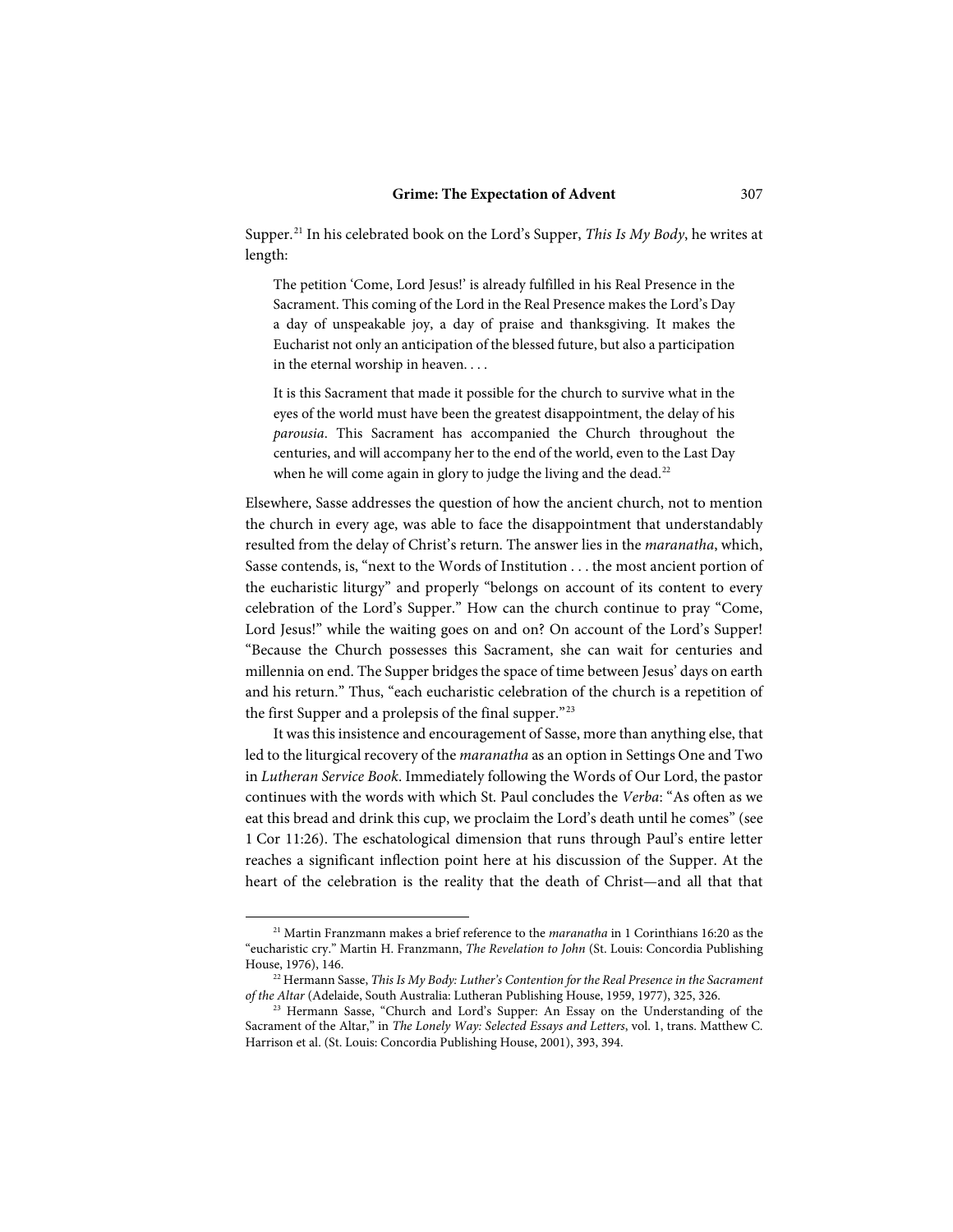entails—is made evident in the eating and drinking. Yet, this feasting is not merely a looking-back-in-time moment, because it is always done with an eye to the future—to his final coming.

The fitting congregational response to Paul's "until he comes," then, is a hearty amen followed by the *maranatha*: "Come, Lord Jesus."[24](#page-13-0) Placed in the mouths of the communicants, these words bring to our attention a significant aspect of this sacred meal that we find nowhere else in the Divine Service. While the catechism rightly draws our attention to the chief thing in the sacrament—the forgiveness of sins, along with the eating and drinking—the *maranatha* broadens our confession in order to give us necessary perspective regarding the Lord's promise—namely, that the one who comes to us now is the one who will surely come again.

This perspective concerning the Lord's Supper is one that is ready-made for special emphasis during the season of Advent. The sacrament is, to be sure, all about the forgiveness of sins; Jesus says so himself! Likewise, it is the meal of consolation and peace, of cleansing and healing, of strength and eternal repose. It is, however, to our detriment when we fail to take note that it is just as much the banquet of hope, setting before us with absolute certainty the promise that the Lord will indeed come again. We know this because he comes to us now, again and again, feeding us his life-giving body and his death-destroying blood.

Like the season of Advent, the Lord's Supper is punctuated by the hope of the Lord's return. And where there is hope, there is most certainly joy. In the context of the Supper, this joy is most suitably expressed through the imagery of the messianic banquet, of which the sacrament is a "foretaste of the feast to come." Similarly, in the Prayer of Thanksgiving in Settings One and Two of *LSB* we make our plea to God:

Gather us together, we pray, from the ends of the earth to celebrate with all the faithful the marriage feast of the Lamb in His kingdom, which has no end. (*LSB*, 161, 178)

In Setting Four, the Preface takes us through the order of salvation, culminating with the resurrection of Christ and the implication for our own resurrection:

Because He is now risen from the dead and lives and reigns to all eternity, all who believe in Him will overcome sin and death and will rise again to new life. (*LSB*, 208)

<span id="page-13-0"></span><sup>&</sup>lt;sup>24</sup> See *LSB*, 162, 179. Note how both the amen and maranatha follow the pattern in Revelation 22:20.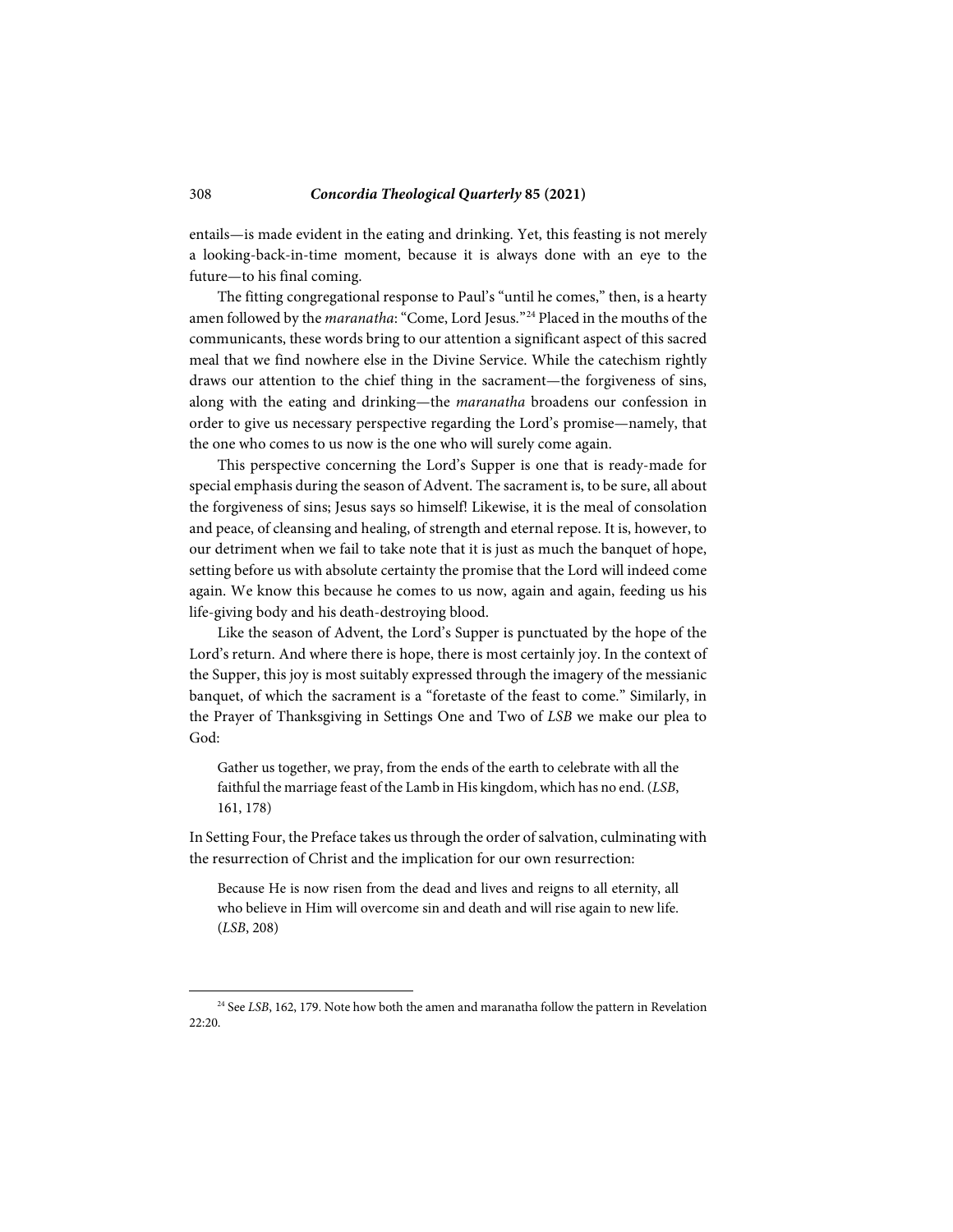Similar to the presence of the maranatha in the Proclamation of Christ in Settings One and Two, Setting Four incorporates the actual words in the seasonal Prayer of Thanksgiving for Advent, linking our heightened expectation of the coming Messiah with his coming in the Holy Supper:

In Your boundless mercy You sent Your servant, John the Baptist, to proclaim that in Christ the kingdom of heaven draws near.

With thankful hearts we pray, "Come, Lord Jesus," confident that in His body and blood, given us to eat and drink, we receive the forgiveness of sins and so proclaim His death until He comes again in glory. [25](#page-14-0)

Moving beyond the ordinary of the service, there are two sets of Advent propers that seemingly take their cue from the maranatha: the Collects of the Day and the Great "O" Antiphons. The collects for the First, Second, and Fourth Sundays in Advent, often referred to as the "stir up" collects, break the classic collect form with their bold plea for God to come to the rescue:

Stir up Your power, O Lord, and come, that by Your protection we may be rescued from the threatening perils of our sins and saved by Your mighty deliverance. . . . [Advent 1]

Stir up Your power, O Lord, and come and help us by Your might, that the sins which weigh us down may be quickly lifted by Your grace and mercy. [Advent  $4]^{26}$  $4]^{26}$  $4]^{26}$ 

These two collects in particular not only draw upon the fervent plea for the Lord to come but also incorporate the meaning of the hosanna, using words like "rescued" and "help."

The Great "O" Antiphons, based on Old Testament names for the preincarnate Christ, each conclude with the same plea, "Come."[27](#page-14-2) As Advent draws to a close, the last seven days are punctuated by this incessant plea. Of note, again, is the incorporation of the hosanna theme in more than half of the antiphons:

Come quickly to deliver us. (December 19)

Come and rescue the prisoners. (December 20)

Come and save us all. (December 22)

Come and save us, O Lord our God. (December 23)

<sup>25</sup> *LSB Altar Book*, 266.

<sup>26</sup> *LSB Altar Book*, 649, 653.

<span id="page-14-2"></span><span id="page-14-1"></span><span id="page-14-0"></span><sup>&</sup>lt;sup>27</sup> The antiphons are printed opposite the hymn "O Come, O Come, Emmanuel" (*LSB* 357), which is based on the antiphons.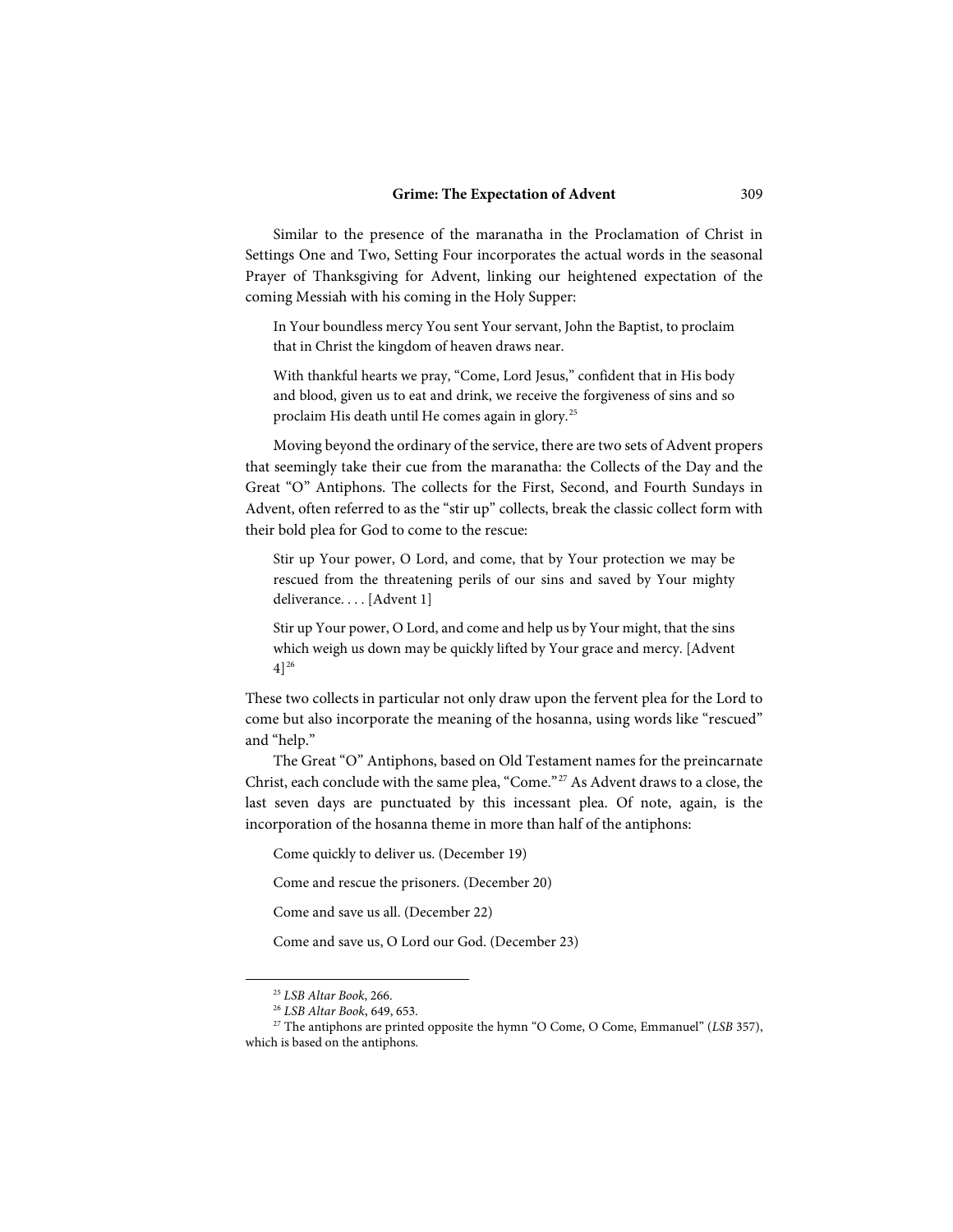Finally, the cry of the maranatha appears in a number of hymns for both Advent and the end times. Perhaps the most obvious is the direct quotation of Revelation 22:20 in the hymn "Christ Is Surely Coming":

"Surely I come quickly! Come, Lord Jesus, come!" (*LSB* 509:3)

Likewise, the final stanza of "Once He Came in Blessing" makes a similar plea:

Come, then, O Lord Jesus,

From our sins release us. (*LSB* 333:4)

The hymn "O Savior, Rend the Heavens Wide," drawing on the vivid imagery of Isaiah 64:1, nicely echoes the maranatha:

O Savior, rend the heavens wide; Come down, come down with mighty stride; Unlock the gates, the doors break down; Unbar the way to heaven's crown. (*LSB* 355:1)

Drawing on Genesis 3, the hymn "What Hope! An Eden Prophesied" portrays the *telos* of the church's maranatha:

Come, Jesus, come, Messiah Lord, Lost Paradise restore; Lead past the angel's flaming sword— Come, open heaven's door. (*LSB* 342:4)

The urgency of the Lord's return is beautifully depicted in the concluding lines of "The King Shall Come When Morning Dawns":

Hail, Christ the Lord! Your people pray: Come quickly, King of kings! (*LSB* 348:5)

Other hymns that echo the plea for the Lord to come include *LSB* 334:6; 511 (refrain), 338:1; and 515:4. Though not in the Advent section, the last stanza of "Come, Ye Thankful People, Come" paints a similar picture: "Even so, Lord, quickly come" (*LSB* 892:4).

To conclude our discussion, we turn, finally, to the king and queen of the chorales, both written by Philipp Nicolai. In the latter, "O Morning Star, How Fair and Bright," the deep yearning of the faithful is given voice through the maranatha:

Amen! Amen! Come, Lord Jesus! Crown of gladness! We are yearning For the day of Your returning! (*LSB* 395:6)